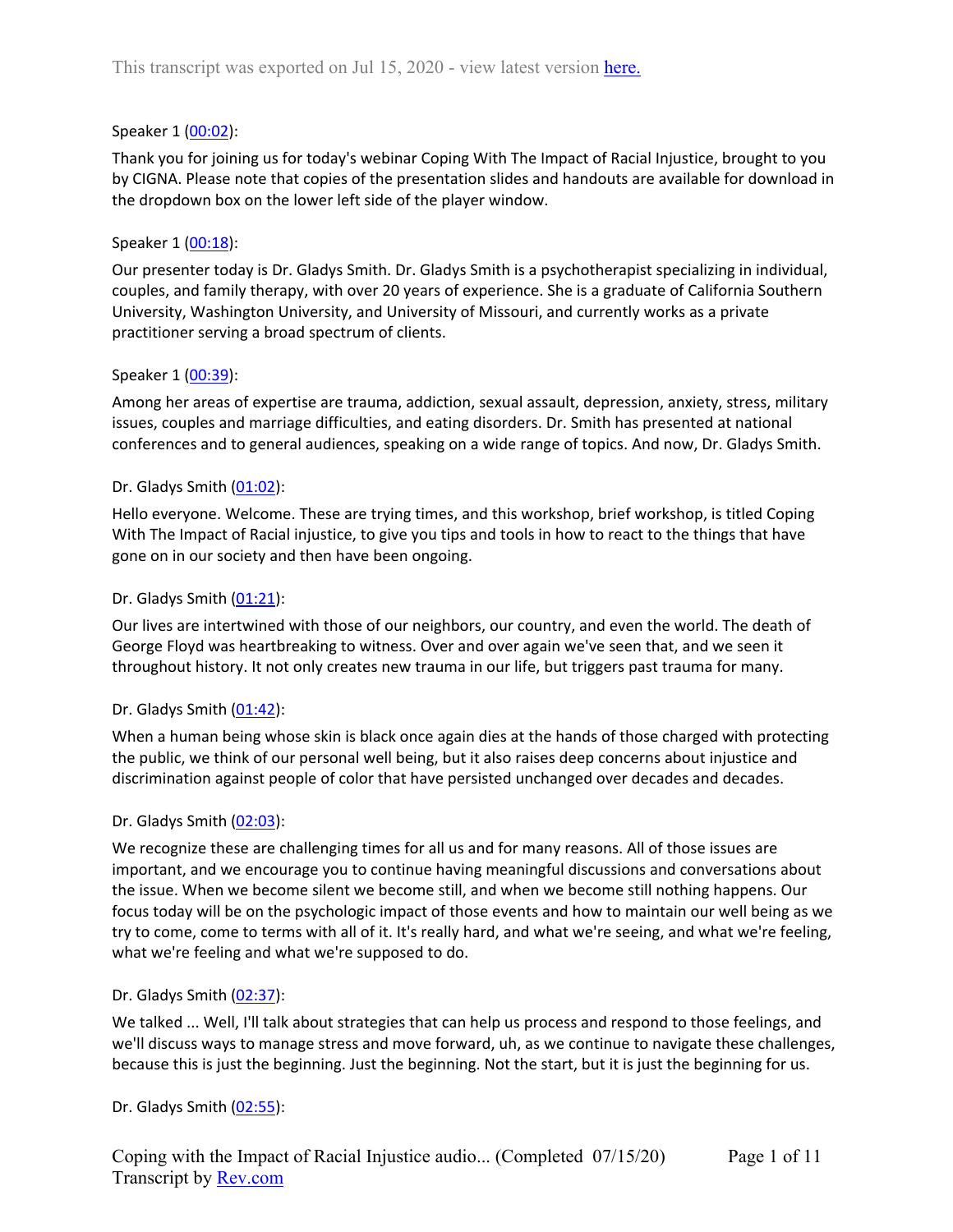Let's move to the next slide. We react on many levels. The intensity and the, and in rage are the range of reactions we might ... that we might experience can be surprising and sometimes really overwhelming. We surprise ourselves sometimes how we respond. The reality is that everything about this situation points to the potential that we have strong emotions. We have emotions. You can't suppress them, because what happens is they come out in a different way. We start to eat a little bit more, we start, start to not exercise. We start to sleep a little bit more. It comes out regardless of what we think that we're doing to control it.

# Dr. Gladys Smith ([03:43](https://www.rev.com/transcript-editor/Edit?token=8ymY1Zk-jojfO9tNAiwkydEwTZqeFW5MgGAqgZOHJle3ii6jPTuEYhA5YbpydFJOOOqdmXsyOlHc3lKpZm8Hbq2bNtQ&loadFrom=DocumentDeeplink&ts=223.61)):

The first thing that you see on here is feelings. They can be intense, they can be fluid, they can be all over the map, wondering how you got to this point emotionally. You have thoughts. We have this thing called ... that we call rumination. We ruminate about things, going over and over and over, and never coming to a conclusion, but just thinking about them a million times. But the interesting thing is if you put that together with the image that you stay focused on social media and what everyone is saying, you've got your feelings and your thoughts all bundled in a knot. And what happens is those knots come out in our body.

# Dr. Gladys Smith ([04:21](https://www.rev.com/transcript-editor/Edit?token=VWCmUpBnQEVZkX0P4lLo-hBzdFQIoGn6jY14ExxbOP5e1jDB_zw-Rjr1F0u6vJ_Y8QCoAjNavdw_qkUAqMqvEy7DT1Q&loadFrom=DocumentDeeplink&ts=261.2)):

A physical reaction may be less expected. You may start to have pain in areas where you didn't think that you'd have pain. And it's interesting now because of Covid 19. We're thinking that we're having these muscle aches or our throat is dry or we're having a sore throat or our sinuses are hurting, you know, or our feet are hurting. And then we start to think about, "Do I have Covid 19?" So we are experiencing a number of things at one time that we really have to understand that we relax-, react on many levels.

# Dr. Gladys Smith ([04:54](https://www.rev.com/transcript-editor/Edit?token=TyW7Z7nnncrkbwJNV5QuEZE4-tB5Da8ixL4F1_Zlxi_B1L-7RpT4cqrKjrX_havrzlYqVQEimQjnPMwZRBa_cY5a9IE&loadFrom=DocumentDeeplink&ts=294.07)):

Let's move to the next slide. And understanding our reactions. Now I want to tell you about, um, someone that is from Minnesota, and his name is Resmaa Menachem, and he has a book out. It's called My Mother ... My Grandmother's Hands. And it is a book that talks about the psychological and physiological impact of racial injustice, just what we're talking about today. And like I said, he's from Minnesota, the book has been out since 2017, but believe it or not if you try to get that book now it's way over, you know, you can't get a hold of it. You can get it on Kindle. I will say that, because I had to, uh, to purchase a second book on Kindle, because I couldn't find the other one, and I wanted to read from it today, but I just want to tel you about this resource.

# Dr. Gladys Smith ([05:43](https://www.rev.com/transcript-editor/Edit?token=9gNjL-aqnTU46SpeU6BNR4Xzu51J6YrJ2iizLoOsvIMRF61Nez0I2btzejuh1QZBeY8XFCWYqf9WP_hXCbbyy17wrYs&loadFrom=DocumentDeeplink&ts=343.41)):

He talks about sticking with the discomfort, understanding your reactions first. So stick with it, because we have a tendency sometimes to self-medicate with some of those things, with sleep, with sex, with, uh, food, uh, with exercise. We, we, we try to self-medicate. One thing that Resmaa says in that book is stick with the discomfort. The body's design is to protect itself and slow it down. So your reaction may be very intense even if you didn't have a personal connection. We don't know George Floyd, but we know people like George Floyd. We know people like Sandra Bland. We know like Brionna Taylor. We know people in our community that have had incidents of injustice. Either we've been at the hand of [inaudible 00:06:33] ourselves, or we've seen it happen, or we've seen it happen on television. The idea is that trauma can be triggered by racial violence injustice and the lack of fairness in the world. We have to be real. Life is unfair sometimes, and our world is unfair. There are people who are angry, and they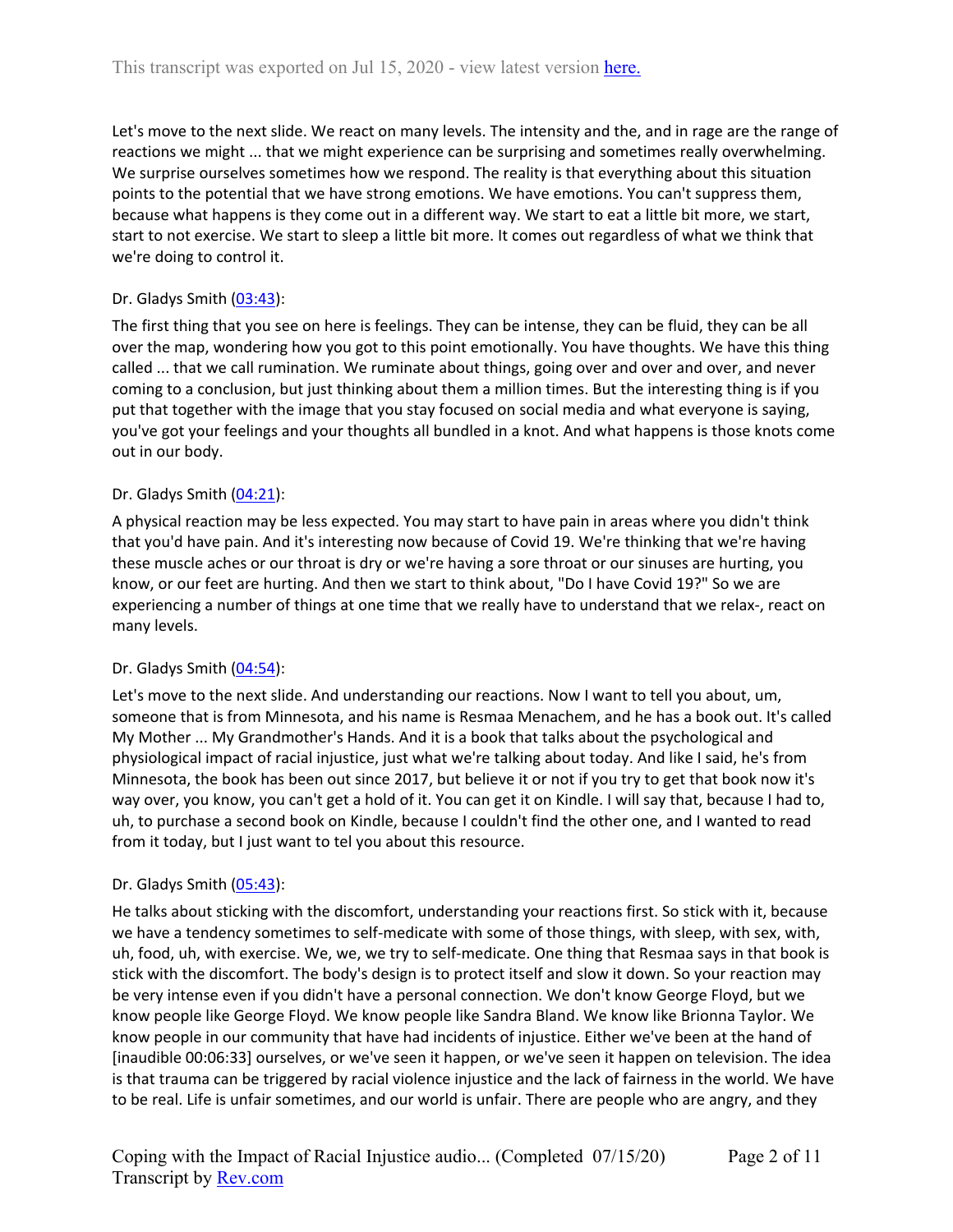take that anger out on other individuals of other color, what, who they may have power over or who they believe they have power over. Or they think that nothing is going to happen to them.

# Dr. Gladys Smith ([07:04](https://www.rev.com/transcript-editor/Edit?token=RPv_1cZ55EWp3ymXRpk5F96MX6rv9HY82rCuHTgiKrPF1l9Xeh3xKZXRsA0O_cubxx6PyyEZMhlBtRvO2BwYlgHSOpw&loadFrom=DocumentDeeplink&ts=424.52)):

A history of other incidents and personal experiences can compound these feelings. The aftermath adds layer upon layer upon layer, and that's what racial trauma is. That's racial trauma is, that's what collective trauma is, and that's what collective grief is. That's really what we're talking about today, a loss of what's really going on. There's a psychological term, and it's called cognitive dissonance, where you're doing something, you know that it's wrong, but you continue to do it and you're looking over on the other side as you continue to do it. We have cognitive dissonance going on in our society right now about the issues that I've just talked about earlier and that you've been thinking about as you've been triggered by just even the words of injustice. We need to recognize cognitive dissonance. We need to understand our reactions and understand that the tragedy is compounded by the fact that history, recent and long past, shows a pattern of similar events. We know this.

## Dr. Gladys Smith ([08:06](https://www.rev.com/transcript-editor/Edit?token=iy7jLIJExwaWp1tccZq8TwEGDIjWrsdXVnuUbXnnuOvNqECMVLwrlBEO1cIVJ7588Q8tp-mQL3gsWZZmAE9JIBdAB-Q&loadFrom=DocumentDeeplink&ts=486.88)):

So now it's time for us to understand how we're reacting and understand that the elements of this situation come together in a challenging mix of loss, grief, and anger. And the first thing is understanding your reactions. Your reactions are your reactions. We can expect strong feelings from ourselves, from other members, acting out of character, but understand that what you're experiencing is what you are experiencing. Let's move to the next slide.

## Dr. Gladys Smith ([08:38](https://www.rev.com/transcript-editor/Edit?token=gJPMgypoa5NnD9tv2ZEBaAp7Q4Z5S1FALQcUjdymn57OvdxUKg9P5Pfn5-UgqrXi70YLwh7IcmVazk8zRkU7qFYhaWo&loadFrom=DocumentDeeplink&ts=518.19)):

So the idea of this workshop, uh, i-it's very brief and it's just a start to let you know that you can emotionally regulate with what's going on. We don't have control of what happens on the outside. We do have control of what comes on our television and what's on our podcast and what's on our radio and what's on our, our iPads. We can be opted into our thoughts. We can shift our perspective. Hearsay and some social media and mainstream media sources, uh, can easily increase your anxiety. You know, we're already at a heightened level, um, of where we are because of what's, what's going on with Covid, you know?

### Dr. Gladys Smith ([09:20](https://www.rev.com/transcript-editor/Edit?token=uB1ad4zhJOSTxaQ20L5vSRYOtRbwg--OFFkcACtneK6zZdVSXjxbi7TAc9KyS2kqTuh38tV4af1rP7V7YNrUL9jXc_4&loadFrom=DocumentDeeplink&ts=560.04)):

In our, our system we have the sympathetic nervous system and we have, uh, the parasympathetic nervous system. What we try to do as therapists is to help people become parasympathetic dominant. Rest and digest. Because when you can, can, can stop for a minute, take a breath, and kind of realize what's going on, you're able to act in a different way.

### Dr. Gladys Smith ([09:45](https://www.rev.com/transcript-editor/Edit?token=4p7syMtoCaIFIfBPDbd-VI9_hJQX67eGMoU3V7Bk0l-fWI8RjvfREoKgWypZdzAJcnLLxiJOJU0aqKFsOHv2Zk4rSug&loadFrom=DocumentDeeplink&ts=585.55)):

We crave information, but there can be value into taking breaks. The first tip or the first rule or the first thing that you should always do is just take a simple breath, and you'll notice the difference. And then you take another breath, you know? George Floyd didn't have a, have, have a way to take a breath, but there are many George Floyds, but you are not George Floyd. You are breathing. You are here. You can take a breath and determine what your next thought will be, how you will respond to a situation and allow yourself to move forward, allow yourself to make a difference, because that's the thing. Recognizing injustice, knowing how you feel and how you're reacting allows you to make better choices so that you can bring about change, and that's what this workshop is all about.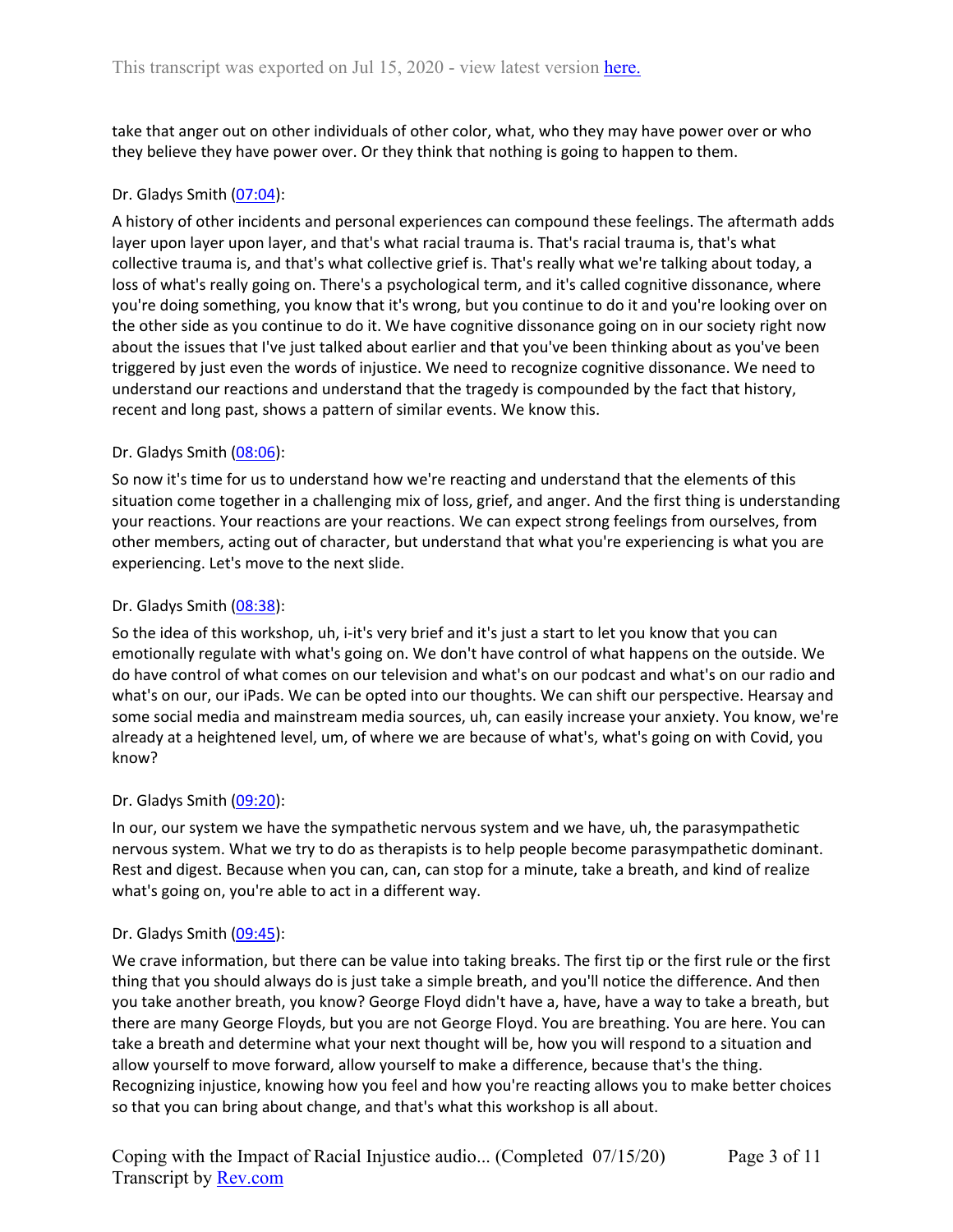# Dr. Gladys Smith ([10:37](https://www.rev.com/transcript-editor/Edit?token=Ss5qEfzviNTEnDGOzYeh9XH2uynere1_gTQxDPM8oYaSvU6LOTzOGQ8gyZOyw7lLlKOP513Xkb7HyN1tSCEPnvV4xOA&loadFrom=DocumentDeeplink&ts=637.32)):

Um, on the right of that it says, "Mental images and your imagination have the power to trigger the same stress response you would feel if you were in the actual situation." You feel it in your body. You feel it in your soul. There's, you know, a lot of people are talking about self-care nowadays, you know? Self-care, doing some things, and y-you, you go over here and do that and you do this. Well, I want to talk on just a couple of seconds really about soul care. Now, soul care is that thing that is emotional, but it's also physical. It's taking care of your collective self. There's a resource that I'll tell you about. It's the self-care reel.

# Dr. Gladys Smith ([11:20](https://www.rev.com/transcript-editor/Edit?token=xAfp8A3GwFQprc7hX9FQTJILOU_STJN92248XyzlXK2XIHte3uAi9GeXNt8AXvBEwBIDq-qMHQuxVP3Q5oT82eW46f4&loadFrom=DocumentDeeplink&ts=680.75)):

The self-care reel has six components on it, you know? And those components range from the physical aspects, your social aspects, um, the actual six parts to that is your physical, your psychological, your emotional, your spiritual, your personal, and your professional. And all it is is a wheel, and it list 10-15 things that you can do to change the thoughts that you have. Your thoughts can change ... control your feelings, your feelings control your beliefs, and your beliefs control what you do. We need a cultural change, we need a societal change, but we need to change our mind and stop focusing on the negative. Yes. This is a horrific thing to happen, but we have the ability right now to focus on the injustice. But first we have to learn how to focus on how we're responding to this injustice.

# Dr. Gladys Smith  $(12:17)$  $(12:17)$  $(12:17)$ :

Um, there's a theory out by Dr. Stephen Porges, and it's called the Polyvagal Theory. You may have heard a lot about it, because a lot of the somatic therapists are, are really focusing on that. Uh, oh, what Dr. Porges said, and nothing new, but he arranges it in a way so that we start to understand ourselves a little bit. Remember our thoughts contain, control our beliefs, our beliefs control our feelings, our feelings control what, how we move, what we do.

# Dr. Gladys Smith  $(12:43)$  $(12:43)$  $(12:43)$ :

He says that there are three ways, uh, and three stages of the human and our mammalian autonomic development. When we are safe, we want to connect and engage with other people. He talks about the mirror neurons and that when we, when we smile, we see another person and we want them to smile also. We start to connect and we look in their eyes and we start to feel different, and it changes how we think about them and about ourself. The second thing that he says is that when we are a, we feel a threat, we're being racially profiled, we're being treated different because we have a brown body or a body that's not the same color of the other individual who has power, we immobilize sometimes and we meet the danger with flight or fight. You ever heard of that term, the angry black woman or the angry man? Oftentimes people aren't angry. They're trying to figure out how the heck am I supposed to respond to this situation.

# Dr. Gladys Smith  $(13:38)$  $(13:38)$  $(13:38)$ :

Uh, if you're, if you've ever been stereotyped by gender, by your race, by your religion, just unjustly treated, one of the first responses is that you almost automatically hold your breath, which is the first mistake that we do, because when you hold your breath, you start to breathe just from the top of your lungs, and you can't just breathe from the top. You have to breathe from your whole body, all the way down from the diaphragm, all the way down from your toes, and allow your breathing to enact around your body. The third thing that he says is that when you're overwhelmed by threats, we strive, uh, by imo-, we survive by immobilizing. We freeze. We stop. Watch a possum. A possum knows how to play

Page 4 of 11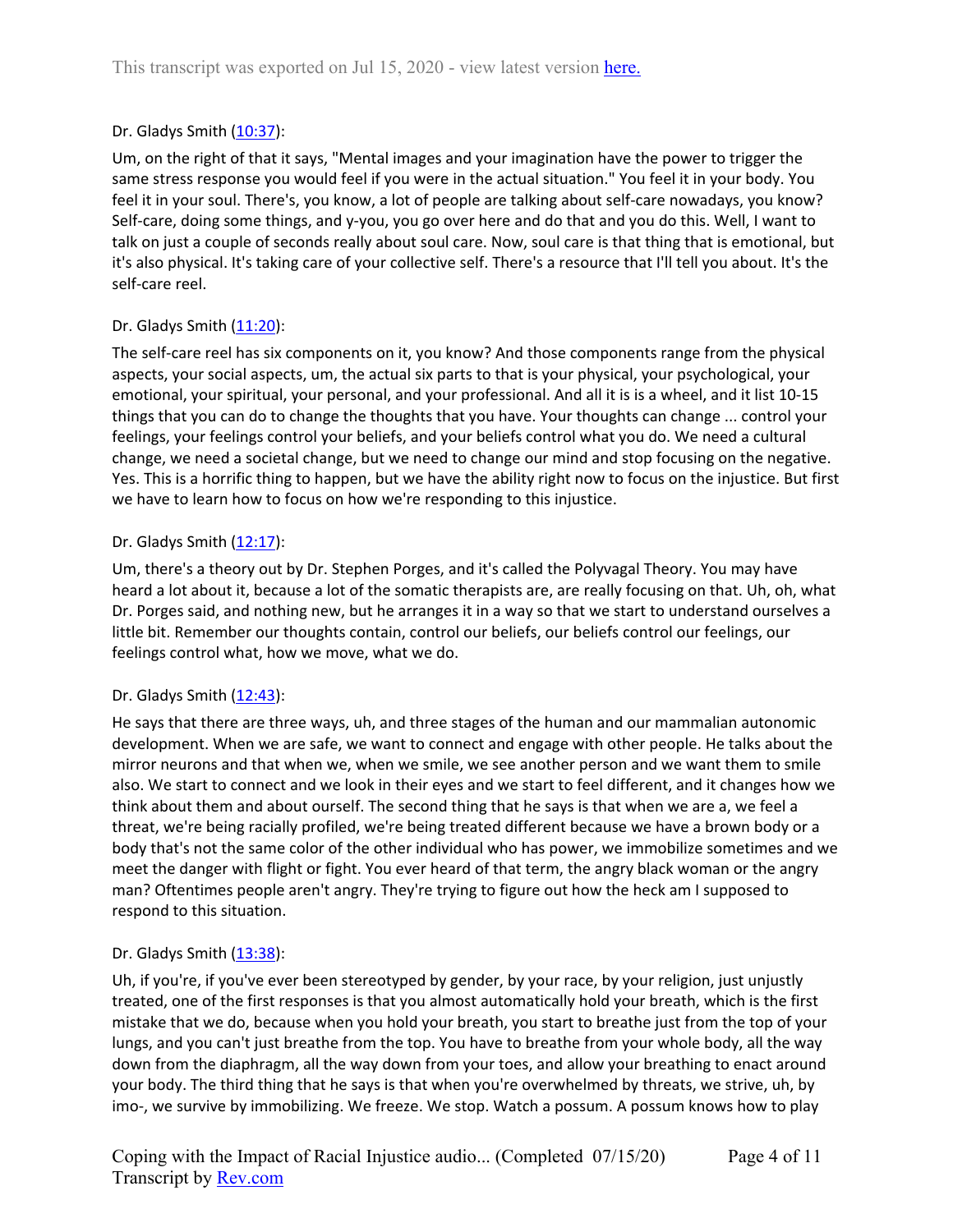dead until it's time that he can notice that he can mo-, he can get out of there. And all of a sudden he takes a breath, he moves his legs, he resets. So taking a breath allows you to reset, and sometimes it's just as simple as that. Whew. Resetting. Let's move to the next slide.

## Dr. Gladys Smith  $(14:48)$  $(14:48)$  $(14:48)$ :

Coping is one of those things that is personal for all of us. Now I mentioned the self-care wheel and I mentioned breathing, two things that you really, um, can change a situation by understanding how you're responding to the situation. So, our slide here says to monitor the situation, take precautions to be safe. How working with clients to d-, the two things that we try to encapsulate and help them understanding, whether it's trauma or whether it's anxiety, dep-, uh, depression, anxiet-, or or eating disorder, whatever it is, it-, there's a difference in feeling safe and being safe. Recognizing your environment and understanding that you're in a safe environment is being safe. Feeling safe takes a little bit more work.

## Dr. Gladys Smith  $(15:37)$  $(15:37)$  $(15:37)$ :

How, uh, we first feel safe is to acknowledge whatever our feelings are. Yeah, it's silly. So simple, so easy. The unknown sometimes is really known, but we choose not to see it. We're always managing on a ... We're always man- ... We're also managing on a level of anxiety. It makes them focus on the incident, something that happened years ago, and that fear that, uh, we, our loved ones, can find ourselves in a situation or a position one day that may be similar to that hap-, that happened to George Floyd, and all the lists of others that we have heard about just in the last couple of days that sometimes, uh, escape our mind. It all come with a h-, uh, we all come with a hardwired threat response that's fight or flight.

### Dr. Gladys Smith  $(16:28)$  $(16:28)$  $(16:28)$ :

You know, we can take steps to be safe in our lives. The thing is feeling safe takes you to just ... a little bit of work. You can take steps and stay safe. Taking action can help us get a sense of control. Monitor the current situation. We can learn about the true level or risk for yourself, understanding the situation. Remind yourself to check in with your friends and family. Make sure that they're okay. That allows you to feel safe. Remind yourself of the positive actions, uh, going on as well. Too many times we will focus on the negative, especially if you have depression or anxiety.

### Dr. Gladys Smith ([17:05](https://www.rev.com/transcript-editor/Edit?token=SXoeHsEUXsGUhQN95JHld4GBw87eaWqBTKrG9XS-5yPrB3z--nllUP6MqYqQK2Kj7HWTXsigOG2hoXin7QTIpABUlac&loadFrom=DocumentDeeplink&ts=1025.44)):

We have the saying, um, or a type of therapy, it's cognitive behavioral therapy, and you hear of it on the commercials now. They've even talked about it when they've done the noon commercials and people trying to lose weight and they say it's from a cognitive behavioral perspective. What that means is, is that cognitively you are aware of what your thoughts are, which control your belief, which control your actions. Remind yourself to be positive. Remind yourself that you have a right to your feelings, you have a right to, to be where you are. You have a right to, to equality. You have a right to, to not be treated unjustly.

### Dr. Gladys Smith ([17:43](https://www.rev.com/transcript-editor/Edit?token=yOGT4iAqVtoVwi7h3ew5Se_PCME6MDeGALgEAOq3VaQdzKZL-jAesWj27tbFlKUZH88KdnEPzTSxqfFMt5HNEFicVo4&loadFrom=DocumentDeeplink&ts=1063.15)):

But if you're in another color body, not a brown body, you have a right to stand up if you want to without the fear of retaliation or the fear of what's going to happen next or the fear of being misunderstood. I think one of the major things that, um, Dr. Porges was talking about is that too often we don't exercise that socialization out of fear. Fear of being judged. Fear of coming across the wrong way, and with all the action that's been going on lately, I think we're in a different phase in the history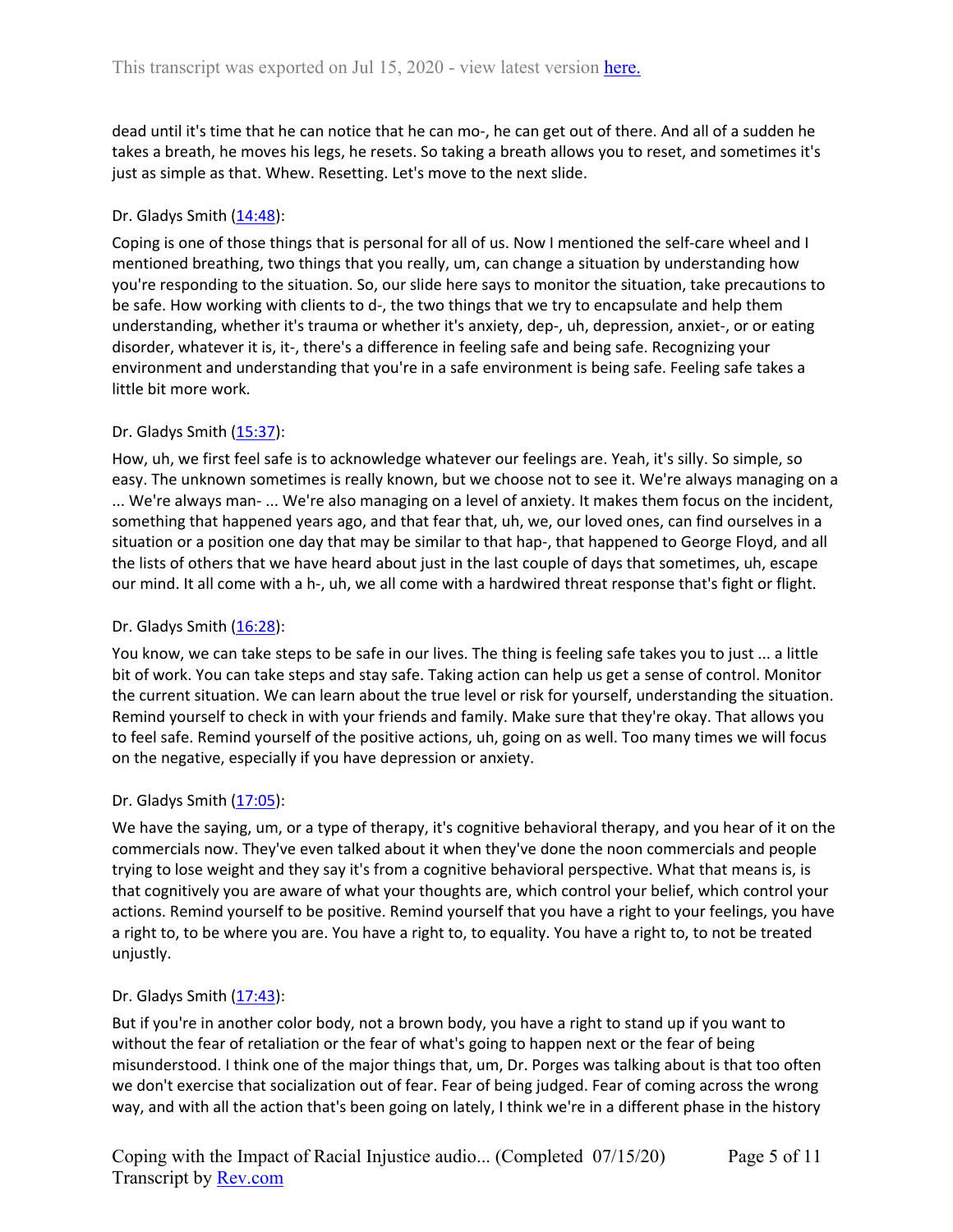and in our lives today is that we're learning that we've got to speak up, we've got to step up, and we've got to say something about what's going on. But that really starts with you, is focusing on what you can control. Fear of the unknown is part of the hardwired threat response. The idea is for us to stay or get to a point where we know that we're in control of our own emotions, not allow the external world to control us, but to allow us to take a positive action. Uh, next slide.

# Dr. Gladys Smith ([18:51](https://www.rev.com/transcript-editor/Edit?token=JKYTmjfn1E2P14IIcNhA45U2oZIUEqAkpO8-hyaRnMaYW4JOlOL_JWAinSqPFkZQpEqeKZEBX-ctf_IEQYp6xU9s3oE&loadFrom=DocumentDeeplink&ts=1131.58)):

In making sense of all of this, there's a natural desire to apply what we know about the world to make sense of a death that we've seen over and over that feels so shocking and senseless, and then we start thinking about all of the others. Those who are not African-American or black or part of the community of colors can educate themselves. That's the first part is trying to make sense of this. You know, I've heard that so many times people have asked me this week, uh, and then in the past few weeks it's, uh, it's, uh, especially when, um, Dr. Feliti I think his name is, uh, I can't think of his name, but Dr. Feliti is a doctor that, um, developed what's called the, the ACES Study. That's his name.

# Dr. Gladys Smith  $(19:34)$  $(19:34)$  $(19:34)$ :

And the ACES shows, uh, it's the Adverse Childhood Experiences Survey. So what that says is that things that happened to you as a kid impact you today. But those things that happened to you as a kid can not only impact you today just in your present, but they, uh, impact you physiologically. If they were negative things, like separation or prejudice or discrimination, microaggression, sexual abuse, physical abuse, domestic violence, separation in the home, those things affect you today by changing the nature of who you are.

# Dr. Gladys Smith ([20:08](https://www.rev.com/transcript-editor/Edit?token=oI-p1whpsRkvcjSydqYDFMQQ6LxuXYLENKCvMvS4NFiMWzsFP1Ju44R-YeB4qTFZr4E1YpjOPYIC6sz7nDqlJTfx8Jk&loadFrom=DocumentDeeplink&ts=1208.3)):

We have this thing called epigenetics, you know? Things that have passed down from your grandfather, your great-great grandfather, your great-great grandfather. It's in the deans and it ... your genes, and it changes who you are today. What that means and what the ACES means and being aware of what your ACES score is, is that you want to take control and make sense of all of this, but we're wired for a certain response. So what I want you to do is to take two quizzes, if you can. Just Google them whenever you can. It's the ACES quiz, A-C-E-S quiz PDF. Just pull the PDF, you do it. If you score over a 4, it says that you have a high propensity for certain illnesses, because you're impacted by things that have put an ingrained mark on, on things that ... how you react to a situation, if you have anxiety, depression, but it also tends to certain medical conditions that are going to occur because of the stress levels.

# Dr. Gladys Smith ([21:07](https://www.rev.com/transcript-editor/Edit?token=y_lqheLLY0SHqxOT_EoMd_x-efyfBGxzkOxIA69XGdCWBx8L43J_l914g6Lz28quna0FJ0TyQvwaE6ApsjGdhvrKMcQ&loadFrom=DocumentDeeplink&ts=1267.33)):

You know, you've heard the commercial about the high cortisol level and when you have high cortisol ... Cortisol is a toxin, and it doesn't just affect the waistline of women. We all have it, and it can be toxic in our body and it can cause things like diabetes, the propensity to eat differently, not eat foods that are so healthy for us. So our mind and our body control how we think and how we feel. The slide says get familiar with the movement, understand the movement, but first understand yourself. The ACES quiz, you can take that. The second one is a resilience quiz. You can take that as well. I'm going to give you a couple of resources then to go along with that.

# Dr. Gladys Smith ([21:45](https://www.rev.com/transcript-editor/Edit?token=jtYSzxNTRTBHJymFBwIyHvdP-g4T5plaIBDC_MfHcsv6Bqx0zYqtONxwoANOgVrv7qLuf8oBBciphxtxunmauLMtqE0&loadFrom=DocumentDeeplink&ts=1305.45)):

The second thing is get familiar with the movements and organizations that are working toward meaningful change. Understand what Black Lives Matter means. If you, if you're an African-American, do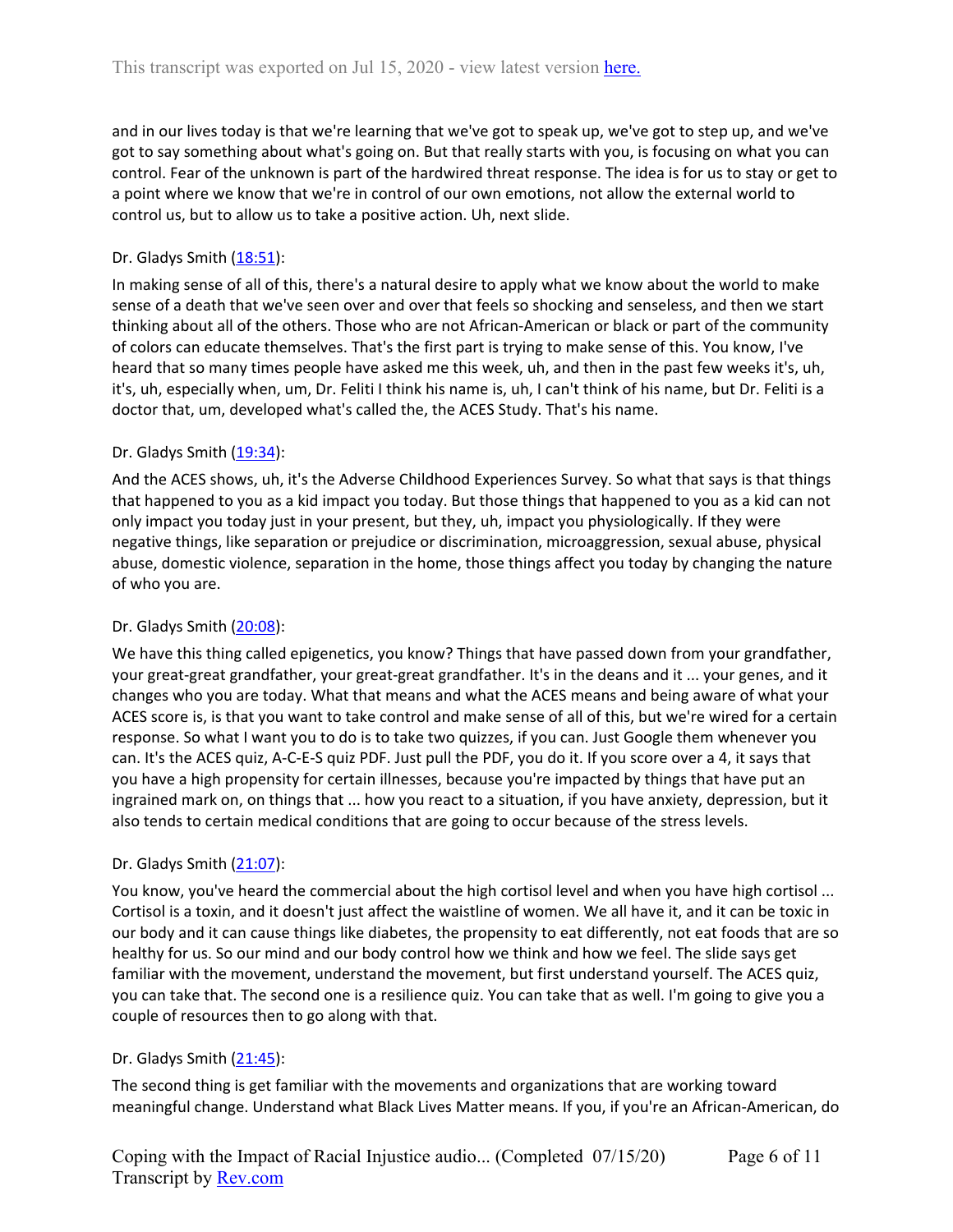you really know what Black Lives Matter means? Who started it and what it really is? Or, or do we take what social media tells us? One book that I'll ... There's three books that I want to refer you to. One of them is Dr. Joy DeGruy, Post-Traumatic Slave Syndrome. Yes, talking about slaves, but we're talking about the physiological and the psychological response. Just what we're talking about today. Psychological response to collective trauma and collective grief. What that does to the body and what that does to the mind. In that book she talks about a little history, and it gives you an indication of, "Oh, is that how that came about." You know, this whole separation of color didn't come about in a scientific way, and she teaches you that.

# Dr. Gladys Smith ([22:39](https://www.rev.com/transcript-editor/Edit?token=gFOi9iMcJXB_TDdmNGFHdPwmBqtrg7nDdCJRLbBYTWOX9Sd-Ih2oJV75JM4Vw32-0KCh7Tsa50XsDEZOvtqObNMpUAU&loadFrom=DocumentDeeplink&ts=1359.26)):

Another two books that are really, really good and that will help you become educated whether you're a brown body or you're not a brown body, is Race and Restorative Justice, the Little Book of Race and Restorative Justice. Black Lives, Healing, and US Social Transformation. And that's where we're headed. We're headed for a social transformation with all of this, especially with offering a workshop like this today.

# Dr. Gladys Smith ([23:03](https://www.rev.com/transcript-editor/Edit?token=wNx4JtQ0eLkzzgebjTfX_xFnUdPoh9xKXW0hecoK5lhnwpV8isgpIseLssuNIE6IibRM0ESsj820ADQ7iqG0-HAdY3U&loadFrom=DocumentDeeplink&ts=1383.17)):

The second book that goes along with ... and is The Little Book of Racial Healing, Coming to the Table for Truth-Telling, Liberation, and Transformation. And guess what? Both of those books are like \$3.99, \$4.00 on Amazon. You can order it today. The first resource that I gave you earlier was, uh, the book that was written by the gentleman from Minnesota, uh, Resmaa Menachem, My Grandmother's Hands. Becoming educated allows you to talk from an informed way, and it doesn't allow you to freak. It allows you to come from an informed way. You know, prejudice, discrimination, racism, are about being uneducated, not understanding how alike we are. It's just a color of an, a skin, and it means nothing. We've made something out of it.

# Dr. Gladys Smith ([23:53](https://www.rev.com/transcript-editor/Edit?token=eFPNvM_bYXrKDo5Q_skdfK34loFpCQdO1jSBR4zdw0vhra6isE3wNcc1-l-oU65WcZ9aP7gJ8zg6ylItuHQFYCkzbko&loadFrom=DocumentDeeplink&ts=1433.13)):

Focus on questions without clear answers can drain us and leave us unable to move forward. It may be helpful to ask questions like, "How do I respond to injustice?" Actually, what's the history of injustice? You know, our schooling didn't give us a lot of what we needed about the injustice, um, injustices that have occurred in our society. So now we have a choice. Remember the slide before said be aware of what you can control. You can control how you understand a situation, and that helps you understand how to make sense out of all of this. We can't bring George, the George Floyds and the many, many George Floyds that have happened, Eric Garner, we can't bring them back, but we can push forward to make change and understand this injustice, first in understanding how we are responding to it.

# Dr. Gladys Smith ([24:45](https://www.rev.com/transcript-editor/Edit?token=BWN0neIbJ4xO_1aBDNBrQszM6r0QB_8koAi5RNPbsXITcwgsSjB6QgO_SZ-ofvkfjjymyjHR3jvdJRNZuwZ2g2vuxuA&loadFrom=DocumentDeeplink&ts=1485.7)):

For those of us who live this history every day, it can be valuable to get familiar with the movements and organizations by reading and understanding as a collective. Church members, friends on the block, neighborhoods, understanding in like-minded groups, and then understanding in other groups. There are two groups. There's one, the Community Healing Network, uh, developed by the Association of Black Psychologists, and then there's a program that we have here in St. Louis and I know that they have it across the United States. It's called Witnessing Whiteness. It's understanding privilege and what it is to be privileged, and understanding that. Uh, those programs are free. They don't, they don't cost a darn thing. Community Healing helps individuals of color understand and be heard and be listened to.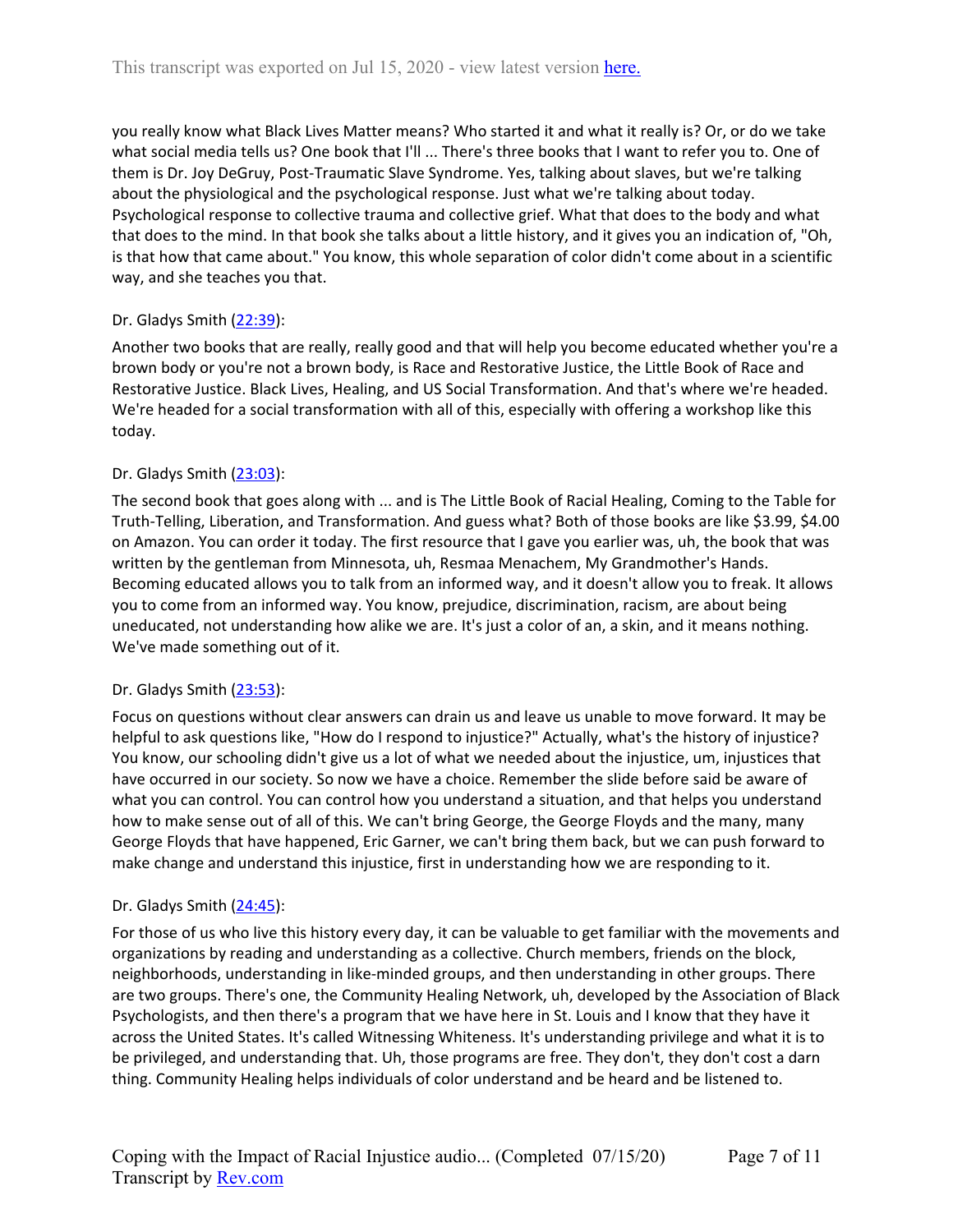Witnessing Whiteness helps those who are not of color understand all of this. So two resources, three resources for you. Next slide.

### Dr. Gladys Smith ([25:48](https://www.rev.com/transcript-editor/Edit?token=QTyEnd4nSXTPO8_Y609FMRhAiJ8GQ5P8TQMvcCFoZjAs9yR5nBtlEgcvRAIctiHFc63tM0JoHvKUvH9kFw3Z-Dq0j0A&loadFrom=DocumentDeeplink&ts=1548.87)):

Is the desire for action. Channel your anger into constructive ways. The combination of outrage and powerlessness, which one is on the basic level, like we're hardwired and designed to set up for extreme feelings. It takes you getting a little aware of self. That's why I recommended that self-care reel so you find out where you are. What's really going on with me? Am I eating a little too much? Am I not getting enough exercise? Because, you know, trauma of any sort, whether it's collective or individual, it impacts us physiologically and psychologically, you know? And we start to do things that we typically normally wouldn't do, start to say things that we typically normal-normally wouldn't say, and we wonder why people are outraged. They're outraged because they don't have coping skills to deal with this, because it keeps happening, as I said earlier, on layers. So learn to channel anger in constructive ways. Support others in a meaningful way by asking, asking questions, turning negative thoughts and reactions into constructive ways.

## Dr. Gladys Smith ([26:52](https://www.rev.com/transcript-editor/Edit?token=mixL_f6QLmZ69cGtGfF30akXGGbrBDwjXxUnNC35QjYLCHpnvOWbn_Bs2u5O2j6m5Gd2-pJ-qRXoOMq-uqFM5_dopx0&loadFrom=DocumentDeeplink&ts=1612.97)):

That means you can change your mind by opening your mind a little bit. You may find that support groups and helping out is something that you do, getting out and helping others now. We're getting out a little bit more at safe distances and using social distancing. You can make calls. You can volunteer by passing out flyers, which is social distancing. You don't have to do anything or connect with someone to pass out flyers. You get the flyers, you pass them out. Using your voice and not being silent allows you to move and allows you to feel a little bit different, but it also allows you to be connected to this cause of injustice and changing it into justice, because in the end it is just us. We ... No one's going to come and rescue us and change it this. We're a strong, resilient people, and we have to realize that the core of everything is us. You cannot pour tea out of an empty teacup. You can't get, uh, water out of a dry well, which means at first you have to engage in yourself, then engage in some hard conversations.

### Dr. Gladys Smith ([27:58](https://www.rev.com/transcript-editor/Edit?token=O9hgB3A3JD4doeyB3NGtKjwUffknQF22EVCPivRLvekjBokdop6wiRMoMSq_Wuy6s67cs_72oBQ7EE3be-T2aLBXUDE&loadFrom=DocumentDeeplink&ts=1678.52)):

Those new to the conversation, conversation, being able to listen and try to really hear without adding a different perspective. That's where the education peace and reading a little bit comes in, because it allows you, a, to take action, and, b, make yourself realize, or you start to realize, oh, there are things that I can do. I don't have to sit here. And it's not those people. Those people are all of us.

### Dr. Gladys Smith ([28:25](https://www.rev.com/transcript-editor/Edit?token=z7WknARucYFtI67bTxd4i3vQu0glGA8aXN-tB0K11UcFIcfBpA6s43ogxAoPEZnvVRQG27pXelKVIKJ_1PbUmQgemLI&loadFrom=DocumentDeeplink&ts=1705.86)):

Another powerful action is to make a commitment to use your voice in a way that you can use your voice. Some of us can do Zoom calls, some of us can make phone calls, some of us can connect with others. We all have something special that we can give to this. But when we become like the possum, unmovable, dead, nonresponsive, that has a great impact on us, because we start to deteriorate, our body starts to deteriorate, our mind, and then we start to get angry, because we feel like we don't have control. Uh, next slide.

### Dr. Gladys Smith ([29:03](https://www.rev.com/transcript-editor/Edit?token=YeXTwTCvq27oqfbplg2tFvLsF-FpGV0tZLXJviIFU_4UyghcNy24IE29ae69RE_GelgmZxfFL59CZ4cybbLzP8h4j2U&loadFrom=DocumentDeeplink&ts=1743)):

So it starts with doing something that we need to do, talking with children, our children, the children in our churches, the children in our social groups. Ask what they know or h-, what they have heard, because too ti-, too many times what happens is, oh, they don't understand. Oh, they don't know. Oh,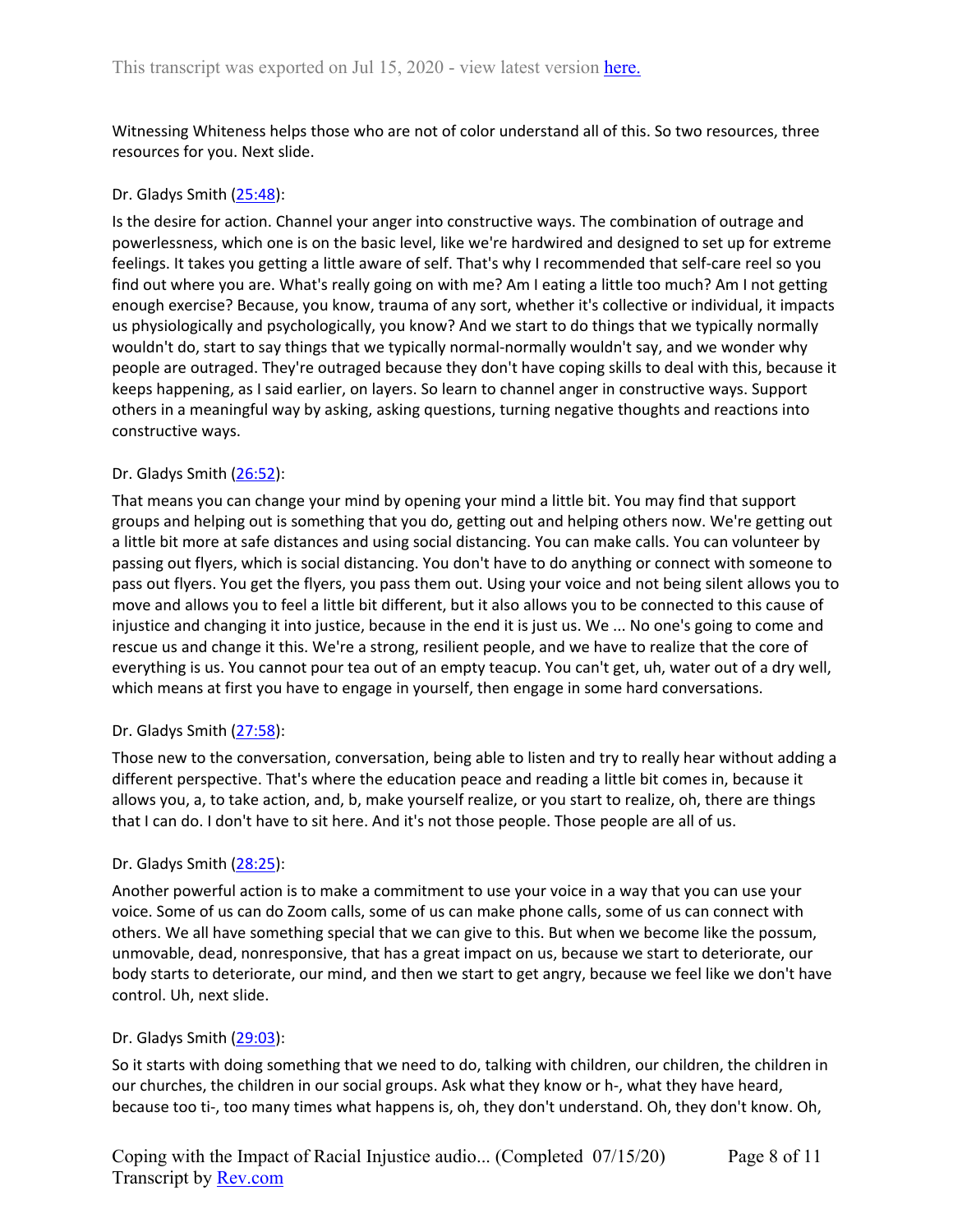they don't know. You know? When I work with families I try to tell families, guess what? They know. They understand. They get it. But you just aren't talking to them, and so they've got all these things running around in their mind. Let them know their emotions and the questions that they have are okay. And talk to them about it. But that's how ... First, you have to get educated a little bit so that you can understand. But then, you can make it a task that both of you are doing together, understanding and educating and learning. Reassure with words and actions. Talk about positive ways to respond. Coloring, dancing, moving, yoga, singing, all of those things are the most important thing that you can do to talk with the children, whatever ages they are.

# Dr. Gladys Smith ([30:03](https://www.rev.com/transcript-editor/Edit?token=S5M6HYtd2ykN8kuCzbVfEoVZoZQhOqvDSW7a8FEqIVpTRToGHAxVXz0wgqLn5iS-WdX64_ODF4DIH54HGUmEYR-85vk&loadFrom=DocumentDeeplink&ts=1803.73)):

Limit exposure to news coverage. For a child, repeated images can seem as if the events are happening over and over again. You know? How many times have you watched, uh, you know, Sesame Street and the Dinosaurs? And speaking of Sesame Street, there are two resources that I really want to, uh, to give you today. One of them is belly breathing. Earlier I talked about just taking a breath, taking a few minutes and just breathing. There is a YouTube that's out and it's called Belly Breathing, and Common is in it, I do believe, and there's a couple other stars, but it teaches kids how to belly breathe, and guess what? It teaches the parents how to belly breathe as well, because the one thing that you can control at this point that others have not been able to control is your breathing. If you can control your breathing, it slows you down. It puts you in what's called parasympathetic dominance, the rest and digest aspect. It's where you want to be and make choices and to think about things. So that's the first one is belly breathing. All you've got to do is belly ... Sesame Street belly breathing, Google that.

# Dr. Gladys Smith  $(31:06)$  $(31:06)$  $(31:06)$ :

And the second one is Diversity Inclusion, uh, Program, that Sesame Street had, um, a couple of days ago. And so it's on, on the web as well, and you can watch that with your children, uh, and it will help educate you, um, uh. I remember when we were younger we had, uh, Conjunction Junction What's Your Function, and we learned all about adjectives and verbs and, you know, I heard that they're bringing that back now, but Sesame Street has stepped up their game, and they're talking about diversity inclusion. So those are two, two resources that you can use with your children. Let them know that it's okay to ask questions and to feel their feelings. Uh, let's see what the next slide has for us.

# Dr. Gladys Smith ([31:45](https://www.rev.com/transcript-editor/Edit?token=lcQPCClDhezKPAQlxnNhAlUuJVXt07pjG3bzvkUxc32o5zXRNP75JYv1B3tMvJ8Le3SX3mTRmVvFMWwjLOHTvt7v8R8&loadFrom=DocumentDeeplink&ts=1905.38)):

I mentioned earlier about the self-care reel, a really, really important resource for you to take a look at and to help you understand, take care of yourself. Understand the reality. There's no easy or right way through this. It takes time to process and find your balance. Be good to yourself physically and emotionally. I mentioned it earlier, uh, moving, moving, moving, whether it's walking, whether it's running, whether it's walking with others at a social distance, uh, you have to get yourself moving, because it's not ... you become stagnant and those, uh, you start to ruminate, and I mentioned that, going over and over and over things, and usually those things come out negative. So getting a good selfcare plan going, knowing what your ACES is, knowing what your resilience strengths are, using those strengths.

# Dr. Gladys Smith ([32:34](https://www.rev.com/transcript-editor/Edit?token=gNds4uL_dEfu4uiYtM0gFCDPfOIWtvVLWigdY1Vn1tQ8zhiiWYPf_dW8_3idfpfR3kQ32hPR9RTpbIr6CqdOJ2ciYzg&loadFrom=DocumentDeeplink&ts=1954.66)):

You'll notice in the, uh, when we had the open bookstores, we could go in and we could get those adults coloring books and all of those things, that helps you move a fear, anxiety, all of that, from one part of the brain to the other pa-, part of the brain, left hemisphere, right hemisphere, and the middle of the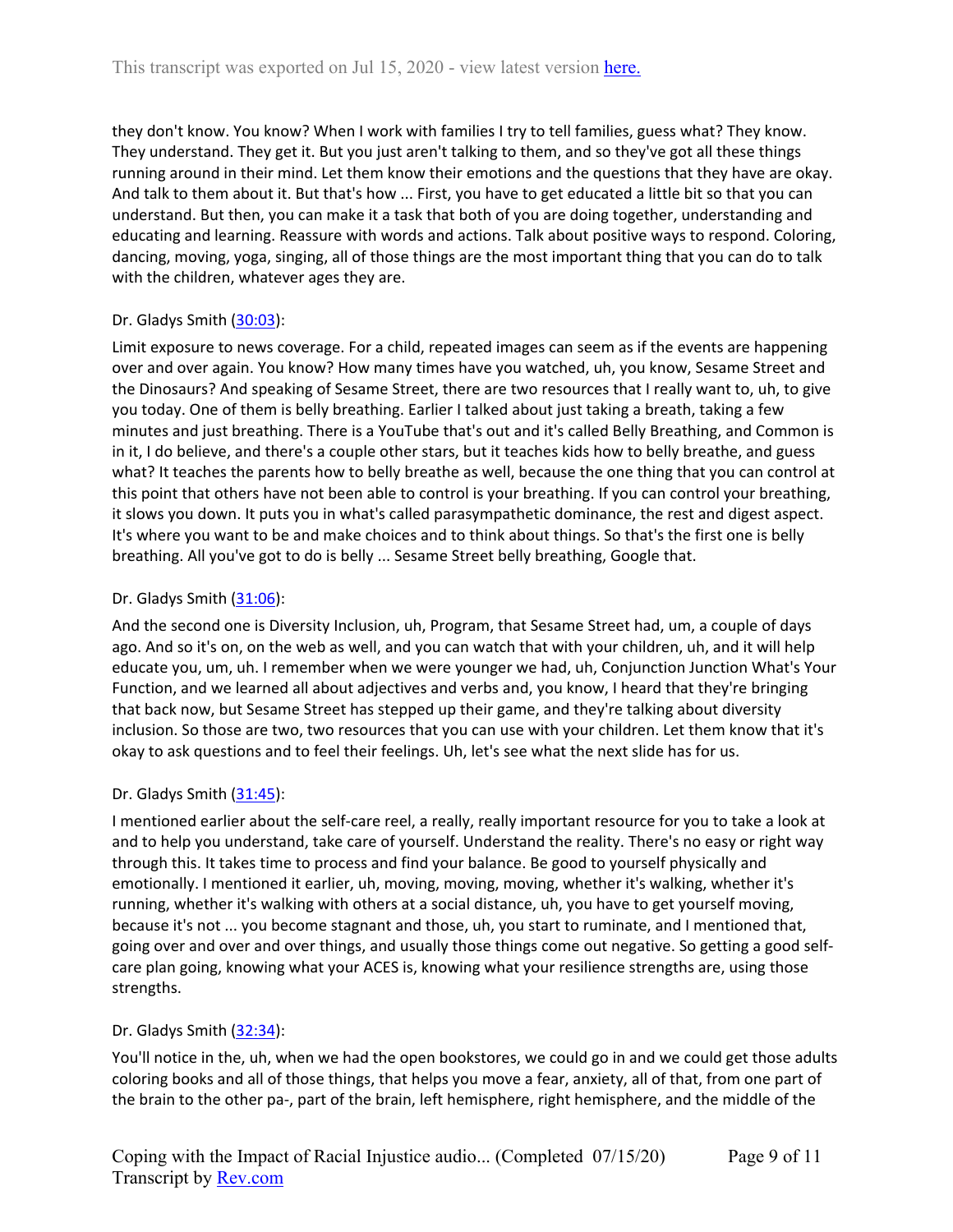[inaudible 00:32:52]. What we want to do is move it to another part, which is the prefrontal cortex, so that we can make good decisions, for ourselves, for our family, and for our community.

## Dr. Gladys Smith ([33:03](https://www.rev.com/transcript-editor/Edit?token=RFVm5f35tb3ySTa2FJPZXRjuu57PXo9Syg2Z1cL7afR2BFF_5XZzpPbH72uLwuIea2OPJjySviBiBIHtgzasCnqP18M&loadFrom=DocumentDeeplink&ts=1983.82)):

Other ongoing major distractions, such as Covid, can make it harder to manage our reactions and feel resistant. The same thing that we've talked about today is getting moving, being aware of what's going on, becoming educated on it, limiting your, um, connection to the television over and over and over, seeing the same things over and over and over doesn't allow you to really think through, and it disconnects you, when you're connected to those things, from your own body, from your own self and what you do have control over. Be aware that living with others and ongoing struggles, uh, or stressors can make it more difficult to manage a reaction to the challenges that are at hand. Yes, past things bring about, you know, things that make it harder for us to deal with things today.

## Dr. Gladys Smith ([33:50](https://www.rev.com/transcript-editor/Edit?token=3qdiVIss2gSdTz1_oEf0zyh36mjQ4Vfb8XxgcfWdiSb-wVpjqaNdH_YmuTR3r5ylWHooud0KT_YAkZbm28nDGAZqbbk&loadFrom=DocumentDeeplink&ts=2030.94)):

The Covid pandemic can be a significant factor in all that's going on with us. The CDC, uh, Center for Disease Prevention, rec-recommends using, uh, things that, uh, that are proven to be effective. The things that I've mentioned today all come from APA, um, the American Society of, of Counselors, the American Psychological Association, and just plain breathing, comes from just plain breathing.

## Dr. Gladys Smith ([34:20](https://www.rev.com/transcript-editor/Edit?token=fYL9G1F5WgSE1Cy5P_IvvHyOj5u7FapNNCXuitJxBTYp8Oqwatxtgw5jni6jztB-o_jmKtFnF1gj5TrRG4gRvx4WBnM&loadFrom=DocumentDeeplink&ts=2060.74)):

It doesn't have to be significant things. You can reach out in the community. There are resources. There are many things, but the first thing that you have to do is recognize where you are and recognize that it is okay to reach out. It is okay. You know, courage is this thing that many people have a definition for, but reaching out is the most significant sign of courage that an individual can have, because you're saying, "I need help." We do better when we ask for help. We do better when we know that we're not so strange. Other people are going through this. And the next slide.

### Dr. Gladys Smith ([35:04](https://www.rev.com/transcript-editor/Edit?token=sFdDKqHW2eyu002dXQPGrUUE5avgKDqPmWhg4W3ZDJ7Woh-Foq74BNC9QIy7z-pw1wLkp7FcnfIVtCD9Y2HXYlJanxQ&loadFrom=DocumentDeeplink&ts=2104.34)):

You must be courageous and compassionate, both with ourselves and each other. I've mentioned several resources for you today, things that have a way that you can either react or act. We want you to act in a way that you're in control of. Not while watching television over and over and over, and seeing the [inaudible 00:35:32] over and over again, and looking and making that connected to other things, but it's taking a step back, taking a walk, getting out in nature, recognizing where you may not feel well and feel that well. Dr. Nadine [inaudible 00:35:50], she is infamous. She is now one of the ... the Surgeon General of, um, Los Angeles, one of the first of California actually, and so what she ... She has a book out. It's called The Deepest Well. The Deepest Well talks about the things in our life that attack us, and how we have control over certain things. You can also watch that, her, um, YouTube, and it's, it's, she has it, it's the ACES. Dr. Nadine [inaudible 00:36:16], and it's the last resources that [inaudible 00:36:18].

# Dr. Gladys Smith ([36:18](https://www.rev.com/transcript-editor/Edit?token=-EnMLMAmyqzZDEkCI8X1cjpS1nR20xqQtMGuZKLh4S8iIpZnBAE7S8PqIXutAc-uY8OzWmJggw2ja1xmq_yFMujxfdk&loadFrom=DocumentDeeplink&ts=2178.11)):

What I want to leave you with is that you have the power to address injustice, but you have even more power to address those things that you need by listening to your body, taking action on what you need to do to feel better, to feel safe and be safe all at the same time, and it is possible through all of this turmoil. These are challenging times. They are times that call on our strength and resilience, and an unspeakable and unshakeable belief in the value and, and rights of all human beings. We have a right to fell our feelings, too be connected to others, to be who we are. The strategies that we talked about